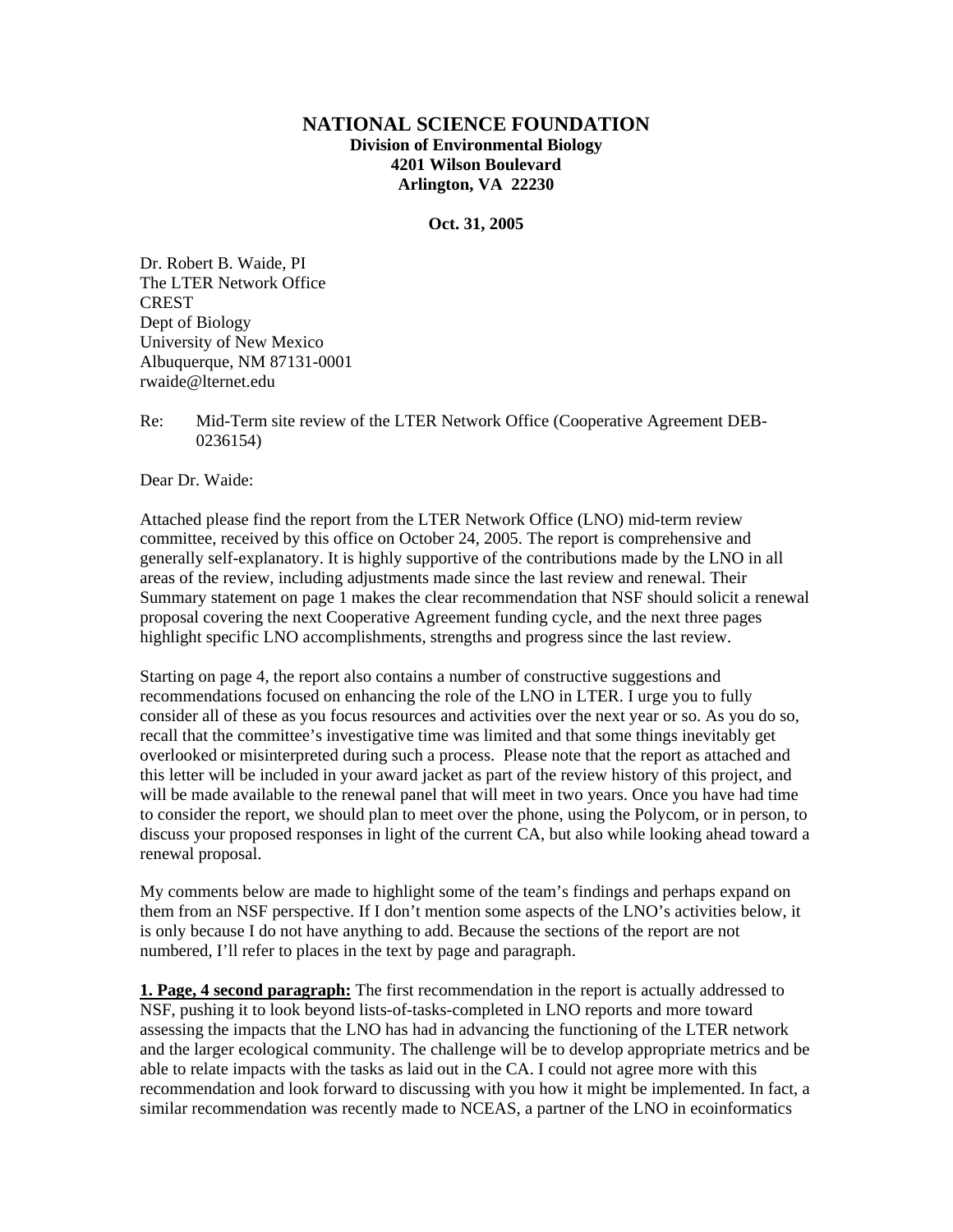that shares the dual, and somewhat conflicting, missions of serving a community while also providing leadership at the same time.

**2. Page 4, last two full paragraphs:** Although no recommendations are presented here, these sections encourage the LNO to be more proactive in formulating a changing role for itself as LTER continues to evolve (such as with the Trends project). In addition, LNO is encouraged to be more involved in both developing and implementing a shared vision for LTER, including the LNO. NSF is well aware of the dynamic tensions between serving and leading communities (as mentioned above, this also applies to an extent with NCEAS). The LNO is more than a technical assistance shop, although it also must be a TA shop too. The challenge is for the LNO to itself figure out how to more optimally configure itself to provide all of the functions it is supposed to. That might mean, as suggested on page 5, providing more training opportunities for key subsets of LTER participants (particularly PIs?) utilizing the new training facility.

**3. Page 5, two recommendations:** These recommendations follow the earlier discussion but focus specifically on LNO's role in facilitating synthesis, including the development of options and metrics or other mechanisms for judging the success of its various investments in this area.

**4. Page 6, recommendation**: This section and the recommendation focus on matching LNO activities and staffing to specific needs of the LTER network, clearly relating to LNO's technical assistance role. A couple of specifics are included, such as shortening lag times between development and release, a reconsideration of staffing in light of defined network needs, and greater direct involvement of senior LNO members with the sites (in person at the LNO, on-site, via Polycom, etc.). The recommendation is not a simple one to address, going to the core of LNO activities as it does.

There is an ancillary observation two paragraphs farther down on page 6 that the team could not figure out exactly what the "LTER NIS" is or might be. I confess to a similar confusion, which may well be more widespread in LTER than you might otherwise guess.

**5. Communications, pages 6-7:** There are a lot of good suggestions in this section that are not all captured in the actual recommendation on page 7. Even if only a few were adopted in practice, they collectively could have a big impact on the relationship between LNO, the LTER sites and NSF. One suggestion that I am open to, would involve more of the LNO staff as observers in mid-term site visits.

**6. The ITTL, page 7, bottom:** The team clearly was duly impressed by the new ITTL, while also perceiving the imminent problem of scheduling it for LTER and partner training uses, versus using it in a more dedicated sense for UNM classes. NSF views the ITTL as a valuable resource that could be used to a high degree to facilitate a number of the recommendations in the LNO report. Given that most of the use of the facility is hypothetical at the moment, I hope that an arrangement can be derived that preserves the options.